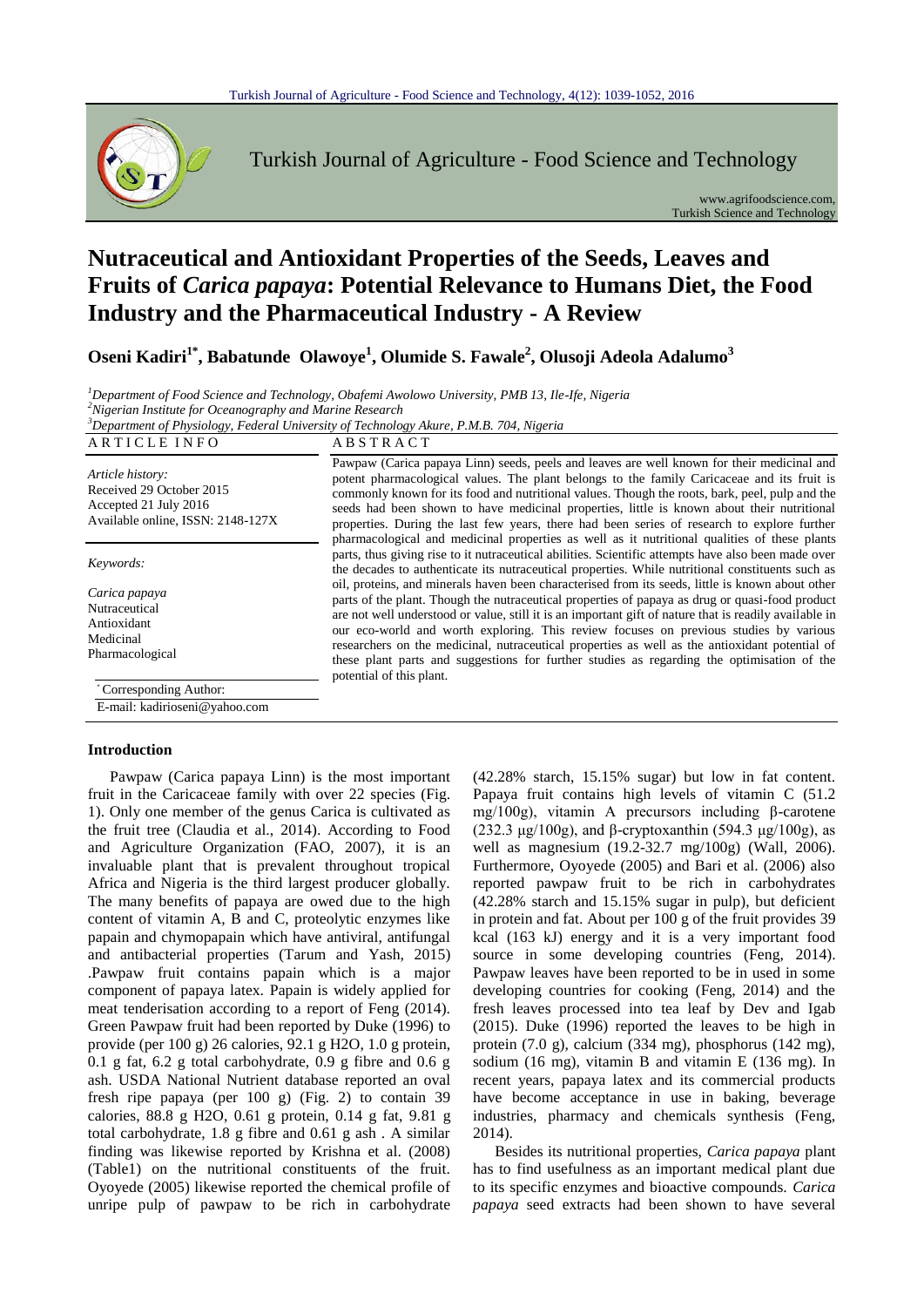medicinal as well as nutritional properties (Mello et al., 2008). The seeds and leaves consist of the significant amount of protein which could be harness for food formulation or supplementation. Extraction and commercialization of oil from *Carica papaya* is an established process in the manufacturing sector. Papain found in both papaya fruits and latex had been utilised for medical benefits in Central America for decades (Feng, 2014). Papain and other endopeptidases have been proven to have several medical benefits, such as defibrinating wounds and treatment of oedemas (Nitsawang et al., 2006). An earlier study by Starley et al*.* (1999) reported that some specific antimicrobial substrates including carpaine and aglycones are present in pawpaw, which could be beneficial to health. Oyoyede (2005) also reported that the extract of papaya fruits and seeds has antibacterial activity against *Staphylococcus aureus*, *Bacillus cereus*, *Esherischia coli*, *Pseudomanas aeruginosa* and *Shigella flexneri*. Furthermore, *Carica papaya* fruits had been used in several other applications, such as the relief of nervous pains and *elephantoid growth* (Feng, 2014).

This review report research finding on the nutritional, antioxidants as well as the pharmacological and medicinal values of this plant with emphasis on the seed and leaf as well as the possibilities of having all these properties in a single food or drug supplements which can be coin into the term 'Nutraceutical'

#### **Methods Used For Literature Collection**

Literature survey was done in PubMed and Google's using keywords, *Carica papaya*; nutritional properties of *Carica papaya;* antioxidants in *Carica papaya*; nutraceuticals of Carica *papaya*; medical and pharmacological potentials of *Carica papaya*. Articles indexed in Google search, Google scholar, Science Direct, Wiley and PubMed journals were primarily considered for writing this review.

## **Papaya Plant**

*Carica papaya* is a member of the Caricaceae (Table 2). It is a dicotyledonous, polygamous and diploid species that is known for its ability to fruit throughout the year. The plant is recognised by its weak and usually,

unbranched soft stem yielding copious white latex and crowded by a terminal cluster of large and long-stalked leaves is rapidly growing and can grow up to 20 m tall (Banerjee and Banerjee,1989; Owoyele et al., 2008). Ripe Carica papaya fruit is usually consumed fresh as a dessert fruit or use in a juice blend. The peels of the fruit are used as livestock feed. The fruits, juice, seed, root, leaves, bark, latex of this plant consists of chemical compounds that are beneficial nutritionally as well as pharmaceutically (Table 3).

Papain, an important bioactive substance can be found in virtually every part of the plant. It has found a useful application in tenderising meat (Ahmad et al., 2011; Feng, 2014) and in beer clarification. The usefulness as food, medicinal and pharmacological potentials had made this plant an economic viable agricultural crop (Table 3). In recent times, attentions are been diverted from its medicinal and pharmaceutical qualities of the plant part to the application in nutrition.

Papaya seeds are found embedded in the fruit. They are whitish in colouration in the immature stage of the fruit development and darkish in colour when at full maturation of the fruit. It is spherical in shape with an outer coating known as the sarcotesta covering the seed coat and an inner endosperm (Figure 3). The seed pericarp is rich in protein (Adesuyi and Ipinmoroti, 2011) while the endosperm is rich in oil and protein (Syed *et al.,* 2012). Papaya seeds are a rich source of amino acids especially in the sarcotesta (Saran and Ravish, 2013).

The domestic and industrial utilisation of *Carica papaya* fruit creates major disposal problems in the form of the seed which constitutes 25% of the fruit mass. Disposal of these seeds materials is often compounded by legal restrictions and economy cost to the industry. The peel and pulp are the other categories of waste from the industrial and domestic utilisation of the fruit. This "waste material" produces ecological problems related to the proliferation of insects and rodents and an economic burden because of transportation to repositories; therefore strategies for the profitable use of these materials are needed (Hussein et al., 2011). Making these seeds, leaves or peels economic viable will reduce the economic burden pose to industries making use of the fruit for juice production hence the needs for research scholars to place more emphasis on how the potential of these plant can be optimise.





1040 Figure1 Papaya tree with branches (Kadiri, 2015) Figure 2 Pawpaw Fruit with the Seeds, (Kadiri, 2015)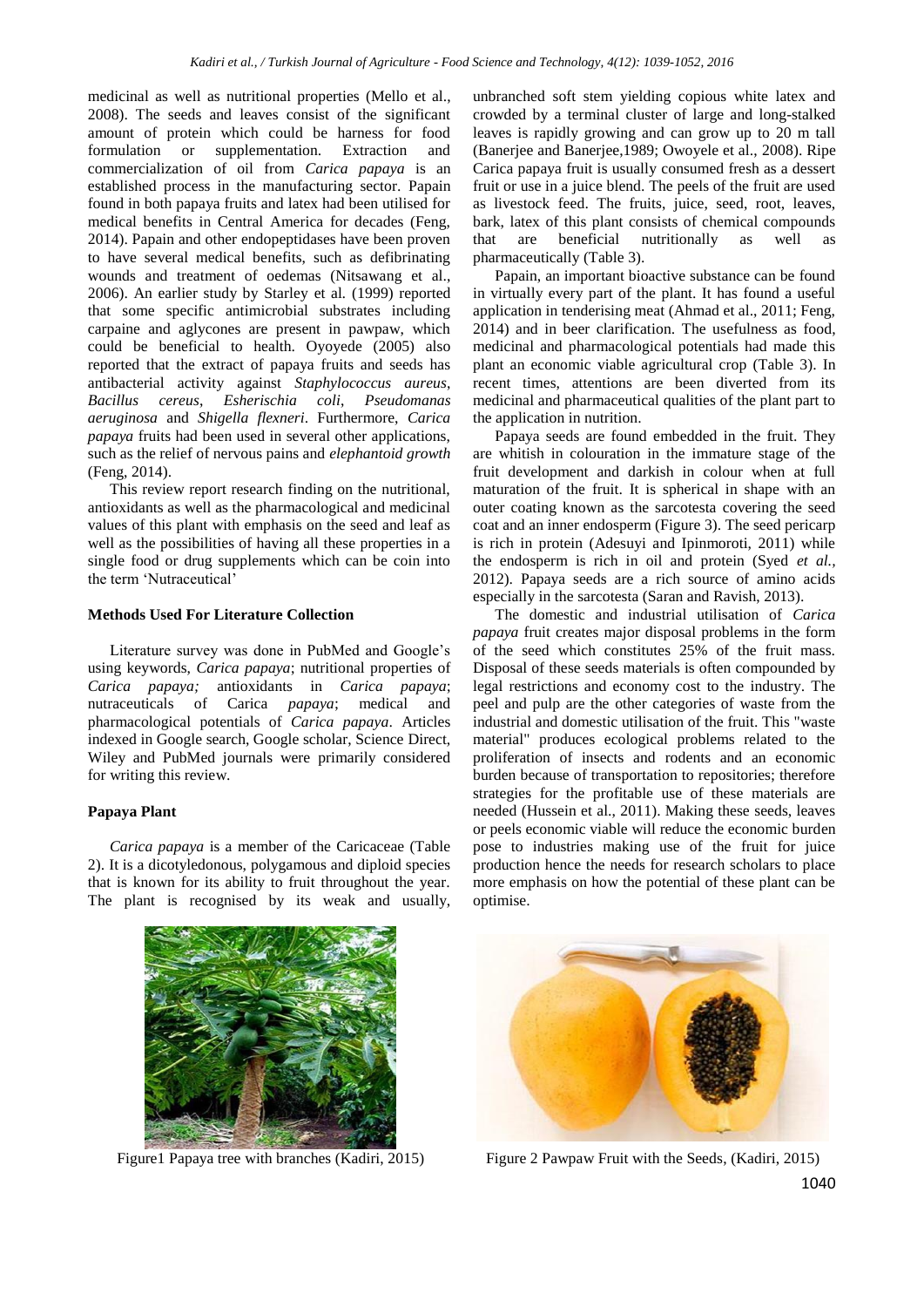|  |  |  | Table 1 Nutritional composition of ripe and unripe pawpaw fruits (Source: Krishna et al. 2008) |  |
|--|--|--|------------------------------------------------------------------------------------------------|--|
|  |  |  |                                                                                                |  |

| Chemical composition | Ripe pawpaw fruit | Unripe pawpaw fruit |
|----------------------|-------------------|---------------------|
| Protein              | 0.6 g             | 0.7 g               |
| Fat                  | $0.1\text{ g}$    | $0.2$ g             |
| Crude fibre          | 0.8 <sub>g</sub>  | 0.9 g               |
| Carbohydrate         | 7.2 g             | 5.7 g               |
| Energy               | 32 kcal           | 27 kcal             |
| Total carotene       | $2,740 \mu m$     |                     |
| Beta carotene        | 888 µm            |                     |
| Minerals             | $0.5$ g           | $0.5 \text{ g}$     |

## Table 2 Botanical classification of *Carica papaya*

| Domain                | Flowering plant    |
|-----------------------|--------------------|
| Kingdom               | Plantae            |
| Sub-Kingdom           | Trancheobionta     |
| Class                 | Magnoliopsida      |
| <b>Subclass</b>       | Dilleniidae        |
| Super division        | Spermatophyta      |
| Phylum                | Steptophyta        |
| Order                 | <b>Brassicales</b> |
| Family                | Caricaceae         |
| Genus                 | Carica             |
| <b>Botanical Name</b> | Carica papaya Linn |

# Table 3 Nutraceutical potentials of the *Carica papaya* plant\*

| Part   | Constituents                                                                                             |
|--------|----------------------------------------------------------------------------------------------------------|
| Fruits | Protein, fat, fibre, carbohydrates, mineral: calcium, phosphorous, iron, vitamin C, thiamine,            |
|        | riboflavin, niacin and carotene, amino acids, citric and malic acids (green fruit)                       |
| Juice  | N-butyric acids, n-hexanoic and n-octanoic acids, lipids, Myristic, planets, stars, linoleic, linolenic  |
|        | and cis-vaccenic and oleic acid                                                                          |
| Seed   | Fatty acids, crude protein, crude fibre, papaya oil, Potassium, Calcium, Magnesium, carpaine,            |
|        | benzylisothiocynate, benzyl $g$ lucosinolate, glucotropacolin, benzylthiourea, hentriacontane, $\beta$ - |
|        | sitostrol, caressing and enzyme myrosin                                                                  |
| Root   | Carposide and enzyme myrosin                                                                             |
| Leaves | Alkaloids carpain, pseudocarpain and dehyrocarpaine and , choline, carposide vitamin C and E             |
| Bark   | $\beta$ -sitosterol, glucose, fructose, sucrose and xylitol                                              |
| Latex  | Proteolytic enzymes, papain and chemopapain, glutamine, cyclotransferase, chymopapains A, B              |
|        | and C, peptidase A and B and lysozymes.                                                                  |

\*(Source: Rehman et al. 2003; Krishna et al. 2008; Kadiri, 2015)



Figure 3 Structure of the Carica papaya seed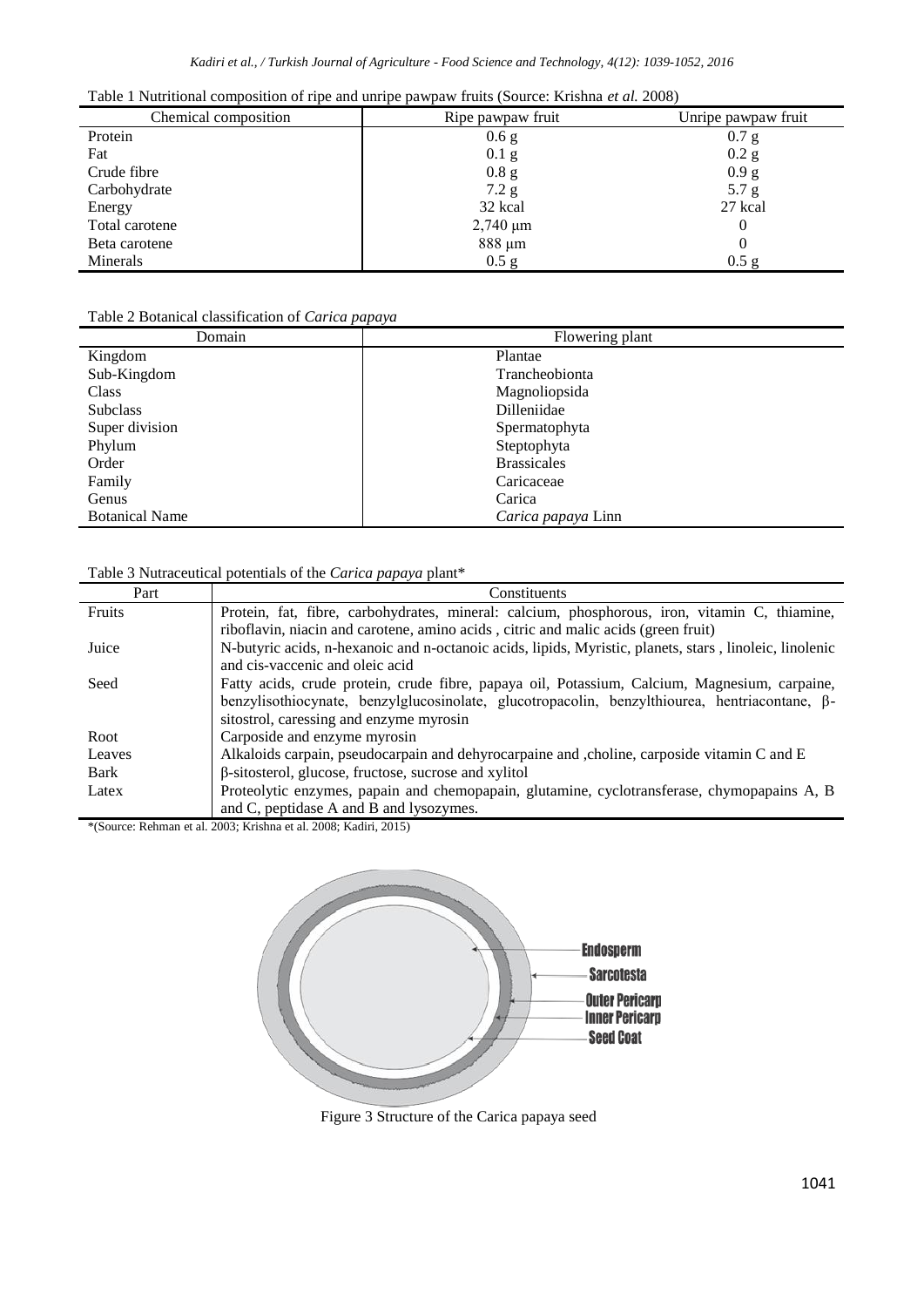#### **Nutritional Composition of Carica Papaya Seed Flour**

Flours produced from Carica papaya seeds are rich in nutritional constituents such as amino acid, protein, oil, crude fibre and mineral elements (Claudia et al., 2014; Adesuyi and Ipinmoroti, 2011; Samia et al., 2012; Cassia et al., 2011; Kadiri,2015) (Table 4). The oil composition of a 100g papaya seed flour ranges between 29-32g whole seed weight (Table 4). In a study by Cassia et al. (2010), high-quality oleic oils were extracted from the seeds. Even though the potential utilisation of the seeds for oil seems favourable, it was suggested that toxicological studies need to be carried out before the oil can be said to be appropriate for food applications. Crude fibre and ash content are relatively low in Carica papaya seed but the major area that has generated quite some interest is the oil and protein content which are relatively high in composition, though the antioxidant properties is now a recent area of interest.

#### **Protein value of Carica Papaya**

Papaya seed has a considerable amount of protein content (Table 4). Protein composition of 28.55% was estimated in flour produced from the seeds (Claudia et al., 2014). The protein content of some commonly consumed oil seed in Nigeria namely Coloccynthis citrullus, peanut flour, rapeseed and sunflower (28.44, 24.3, 25 and 28.7% respectively) had been reported to be relatively lower to that of papaya seed flour (Jackson, 2000). This makes it a likely ingredient and additives in foods such as meat products, doughnuts pancakes and in the stabilisation of colloidal food systems where water and oil binding properties are of prime importance (Samia et al., 2012).

## **Oil Value Carica Papaya**

Documented studies on the fat and oil content of the papaya seeds reveal significant fat and oil content (Table 4). Shadi et al. (2013) stated that the oil contents from papaya seed (30-34%) compares favourably well with oil obtained from olive fruit (22-24%), grape seed (8–15%), orange seed (32–35%), apple seed(21–24%), watermelon seed (50%) and pumpkin seed (42–45%). Physicochemical properties of the oil reveal an iodine value, saponification value, un-saponifiable value to 65.5%, 155.5%, and 1.37%, respectively. Oleic acid (72.5%) is the major fatty acid of papaya seed. This is followed by palmitic acid (13.5%) and stearic acid (4.5%). It was also reported that papaya oil is good source of monounsaturated fatty acid and saturated fatty acids (Shadi et al., 2013). Ultrasound-assisted extraction was propose as an appropriate technique for recovering the oil from the seeds of the papaya seed as it produces seed oil with desirable fatty acid profile in relatively short extraction times and moderate conditions as compared to different solvent extraction methods. A report by Cassia et al. (2011) documented the physicochemical characteristics, fatty acid, tocopherol, and carotenoid composition of crude oil extracted from papaya (Carica papaya L.) seeds, Formosa variety. The oil yield from the seed was put at 29.16% which was comparable to the yield of other compared edible oils. The extracted oil had high oxidation resistance (77.97 hours) and has major fatty such as oleic (71.30%), palmitic (16.16%), linoleic (6.06%), and stearic (4.73%) acid.  $\alpha$  and  $\delta$ -tocopherol were the predominant tocopherols with 51.85 and 18.89 mg.kg–1, respectively. The β-cryptoxanthin (4.29 mg.kg– 1) and β-carotene (2.76 mg.kg–1) were the carotenoids quantified, and the content of total phenolic compounds was estimated at 957.60 mg.kg–1. Chemical characteristic of extracted oil as reported by Kalou et al. (2011) from seeds of Carica papaya compared well with varieties described by Marfo et al. (1989). Carica papaya seed oils are liquid at room temperature with palmitic acid as the main saturated fatty acid, while linoleic acid is the major unsaturated fatty acid in all lipid classes (Kalou et al., 2011). The oil content of this seed makes it a potential source for the production of oil both for industrial and domestic utilisation.

## **Nutritional Composition of** *Carica papaya* **Fresh and Processed Leaf**

Studies on proximate composition of papaya leave reveals significant amount nutritional factors such as ash, protein and crude fibre (Maisarah *et al.,* 2014; Dev and Igbal, 2015). Maisarah et al. (2014) reported freezing dried leaves of *Carica papaya* to have an ash, crude protein, crude fibre and carbohydrate content of 11.4%, 33.4%, 14.1% and 38.4%, respectively. This result agrees with recent studies of Dev and Iqbal, (2015) on the proximate composition of fresh and dried papaya leaves (Table 5). The moderate value of ash content as reported by Dev and Igbal (2015) suggests that the leaf of papaya might contain essentials minerals. A significant amount of protein content makes this leaf suitable for the supplementation of the food product with a high carbohydrate to protein ration while the presence of fibre in appreciable quantity would find usefulness as an aid to the digestion process. The presence of significant amount of ash, protein and fibre contents render this leaf a potentially viable plant that might find usefulness in humans and livestock's diet.

#### **Minerals Content** *Carica papaya*

Studies on the minerals content of *Carica papaya* seed flour revealed the significant presence of mineral elements such as calcium, potassium, sodium and phosphorus (Adesuyi and Ipinmoroti, 2011; Samia et al., 2012; Kadiri, 2015). Minerals are important compounds needed for the maintenance of essential human body functions. Claudia et al. *(*2014) observe that the levels of P, Ca, Mg, S, Zn, and Fe were higher in seed flour of *Carica papaya* when compared to those found in the peel of the same plant. One hundred gram intake of papaya (Havai) can supply the human body of 16%, 127%, 37%, 88%, 135%, 59%, 81%, and 72.5% of potassium, magnesium, iron, zinc, manganese, copper, phosphorus,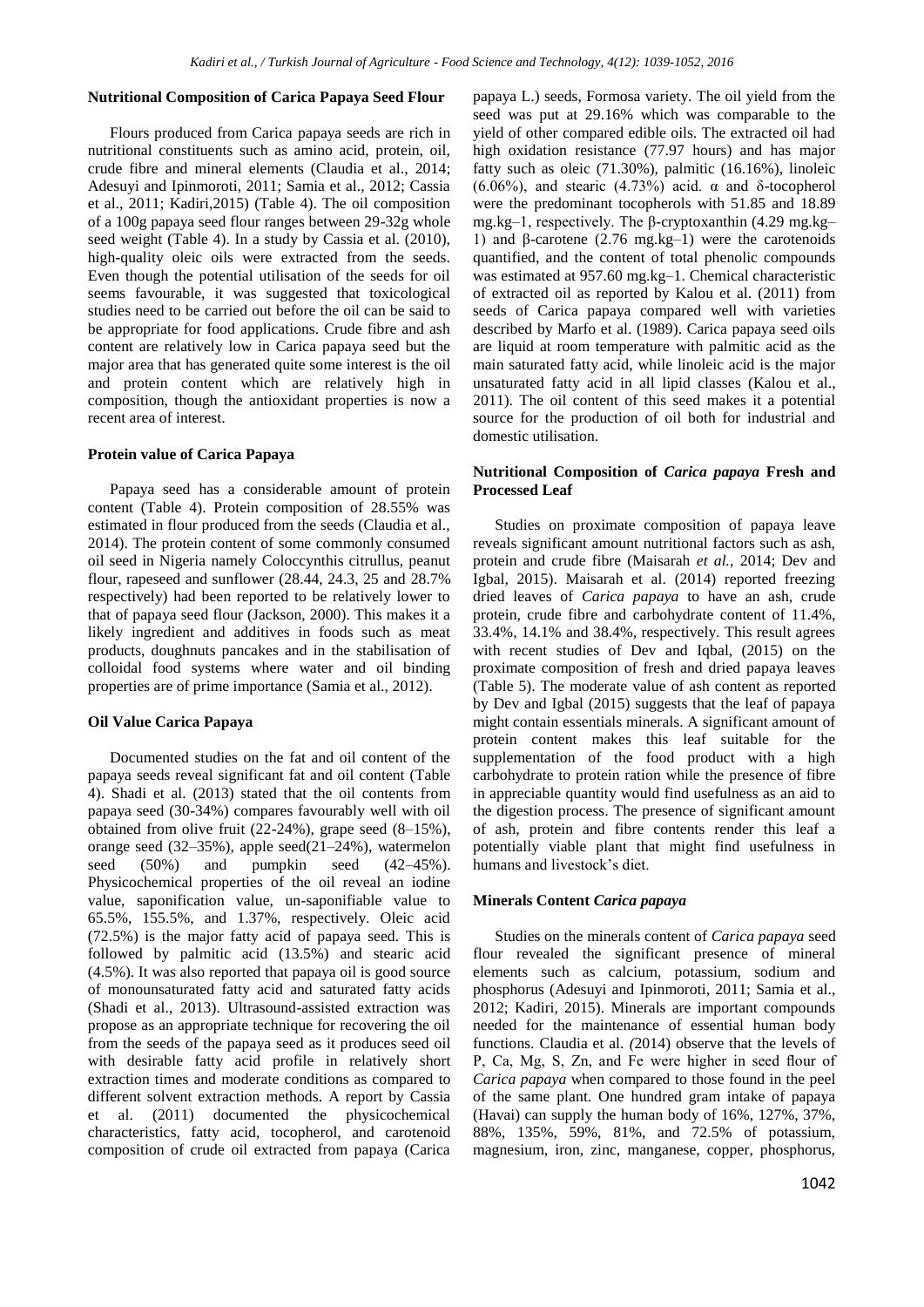and calcium, respectively, and the cultivar Calimosa will supply 42%, 134%, 36%, 91%, 196%, 92%, and 78% (Claudia et al.,2014), which is a pointer to its nutritional relevance. This observation agrees with the report of Kalou et al., (2011) on the ash and minerals content of *Carica papaya* seeds who reported an ash content of 3.2% and minerals which include K, Na, Ca, P and Mg (Table 6).

However, Ca and P occur in higher quantities compared to all other element tested for. A recent report by Kadiri (2015) on the whole and defatted flour of *Carica papaya* seed validates this seed as rich sources of Ca, K and Na. The mineral contents of papaya leaf as reported by Maisarh et al. (2014) also shows a significant amount of Ca, Mg, K and P (Table 7) which affirms these findings. Sodium and iron were also detected in minute quantities.

Detected minerals in the seed and leaf of Carica papaya are nutritionally important as inorganic mineral elements such as potassium and calcium plays important roles in the maintenance of biological functions in human, normal glucose-tolerance and in the release of insulin from beta cells of islets of Langerhans which helps to control the glucose level of the human body (Kadiri, 2015).

## **Antioxidant Property and Free radical Scavenging Activity**

Antioxidants are substances that can prevent or retard the oxidation of easily oxidizable materials such as fat, the functions of which are generally based on their abilities to scavenge reactive free radicals in food (MacDonald et al., 2006; Kadiri and Olawoye, 2015).

Table 4 Proximate compositions of pawpaw (*Carica papaya)* seeds flour\*

| Parameter (%)   | я    |      |       |       | e     |       |
|-----------------|------|------|-------|-------|-------|-------|
| Moisture        | 7.3  | 7.6  | ND    | 6.43  | ND    | 5.56  |
| O <sub>il</sub> | 30.1 | 29.4 | 32.56 | 29.16 | 29.72 | 29.33 |
| Protein         | 28.1 | 36.3 | 31.26 | 25.63 | 28.55 | 25.18 |
| Ash             | 8.2  | 10.6 | 8.89  | 8.27  | 6.94  | 7.00  |
| Crude Fibre     | 19.1 | 7.8  | 5.19  | 30.51 | 8.78  | 5.53  |
| Carbohydrate    | 25.6 | 8.4  | 22.15 | 30.51 | 20.73 | 27.60 |
|                 |      |      |       |       |       |       |

\*Source: "Syed et al. (2012); <sup>b</sup>Adesuyi and Ipinmoroti (2011); "Samia et al. (2012); "Cassia et al. (2011); "Claudia et al. (2014); "Kadiri (2015)

Table 5 Proximate composition of fresh and dried papaya leaves (Source: Dev and Igbal, 2015)

| Parameters            | <b>Fresh Leaves</b> |           |           | Dried Leaves |
|-----------------------|---------------------|-----------|-----------|--------------|
|                       | Wet Basis           | Dry Basis | Wet Basis | Dry Basis    |
| Moisture $(\%)$       | 81.5                | 439.7     | 4.7       | 4.9          |
| Protein $(\%)$        | 5.1                 | 27.5      | 26.2      | 27.2         |
| Fat $(\%)$            | 0.5                 | 2.7       | ND        | ND           |
| Ash $(\%)$            | 2.1                 | 11.3      | 10.8      | 11.3         |
| Carbohydrate $(\%)$   | 10.8                | 58.3      | 55.7      | 58.4         |
| Vitamin C $(mg/100g)$ | 235                 | 12682     | 35.5      | 37.3         |

Table 6 Mineral Elemental Composition of *Carica papaya* seed\*

| Minerals Element  | Composition $(mg/100g)$ of seed |
|-------------------|---------------------------------|
| Calcium, Ca       | 1821.0                          |
| Magnesium, Mg     | 28.7                            |
| Potassium, K      | 32.89                           |
| Sodium, Na        | 12.59                           |
| Phosphorous, P    | 1156.0                          |
| 4.7 <sub>CI</sub> |                                 |

\*(Source: Kalou et al.2011)

Table 7 Mineral content  $(mg/100 g)$  of freeze-dried samples of papaya leaf\*

|             |          | __<br>_____<br>. |
|-------------|----------|------------------|
|             | Minerals | Quantity         |
| Ca          |          | 811.1            |
| $_{\rm Mg}$ |          | 564.9            |
| D           |          | 3625.2           |
| Fe          |          | 10.9             |
| Na          |          | 24.4             |

\*(Source: Maisarah et al. 2014)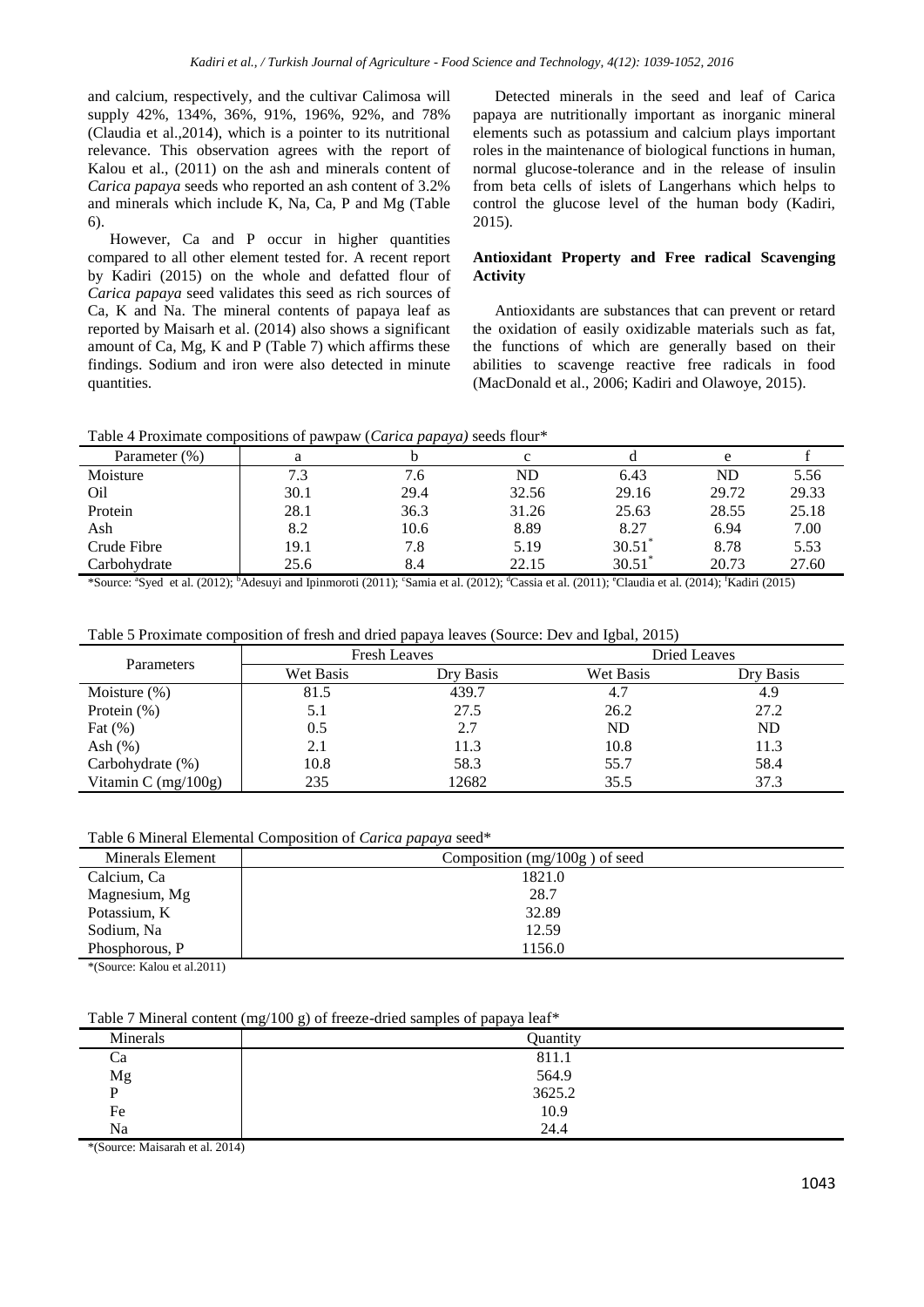Antioxidant properties of Carica papaya seeds, fruits, leaves, peels and aerial parts have been documented from various studies. Recent reports refer to Carica papaya be rich in antioxidants. Wong and Kong (2014) reported C. papaya seed to be a promising source of food antioxidants. The seeds of papaya are rich in total phenolic and total flavonoids in the ethyl acetate and nbutanol fractions, a reason attributed to its antioxidant activities (Kaibing et al., 2011; Vijay and Sriram, 2010; Wong and Kong, 2014; Kadiri and Olawoye, 2016). Chloroform-methanol extract of C. papaya seeds exhibits better active antioxidant as well as highest phenolic content when compared to the antioxidant activity of Annona squamosal seeds (Vijay and Sriram, 2010). Kaibing et al., (2011) documented the antioxidant activity antioxidant activities of the ethanol, petroleum ether, ethyl acetate, n-butanol and water extract fractions of the seeds extract with promising results as regarding the antioxidants properties of the seeds. Ethyl acetate fraction was observed to show the strongest DPPH and hydroxyl free radical scavenging activities, and its activities were stronger than those of ascorbic acid and sodium benzoate, respectively. N-butanol fraction demonstrated the greatest ABTS+ radicals scavenging activity. The ethyl acetate fraction and the n-butanol fraction didn't only showed higher antioxidant activities than the petroleum ether fraction, water fraction and ethanol fraction but also showed higher superoxide anion and hydrogen peroxide radicals scavenging activities than those of the other extract fractions. The high amount of total phenolic and total flavonoids in the ethyl acetate and n-butanol fractions were attributed to their antioxidant activities. The ethyl acetate fraction was subject to column chromatography yielding two phenolic compounds in the process, which were p-hydroxybenzoic acid and vanillic acid with good antioxidant activities. It was concluded that the seeds of papaya and these compounds might be useful as natural antioxidants. These findings were in agreements with subsequent studies i.e. report of Maisarah et al., (2013). Maisarah et al., (2013) conducted a comparative study on the total antioxidant activity (TAA), total phenolic content (TPC) and total flavonoid content (TFC) of different parts of papaya tree which consists of their ripe and unripe fruit, seeds and their young leaves (Table 8). Results showed highest antioxidant activity through β-carotene bleaching assay in

unripe fruit (90.67  $\pm$  0.29%) followed by its young leaves, ripe fruits and the seeds in that order. Young leaves exhibited a significant higher scavenging effect compared to other plant part and dose required in reducing the absorbance of DPPH control solution by 50% (EC50) were calculated at  $1.0 \pm 0.08$ mg/ml. The EC50 values obtained were  $4.3 \pm 0.01$  mg/ml,  $6.5 \pm 0.01$  mg/ml and 7.8 ± 0.06mg/ml for unripe fruit, ripe fruit and seeds respectively. Interestingly, it was discovered that that young leaf have the highest antioxidant content (424.89  $\pm$ 0.22mg GAE/ 100 g dry weight and  $333.14 \pm 1.03$ mg rutin equivalent/ 100 g dry weight, respectively). Statistically, Pearson correlation showed there were positive correlations between TPC and TFC with antioxidant activity assayed by DPPH radical scavenging assay  $(r=0.846$  and  $r=0.873$ , respectively). However correlation between TPC and TFC with β-carotene bleaching activity was not established. In brief, taken into account all the parameters measured, it was concluded that antioxidants were highly remarkable in the sequence of young leaves  $>$  unripe fruit  $>$  ripe fruit  $>$  seed and recommended further investigation for the isolation and identification of the phytoconstituents responsible for antioxidant activity. The seeds of Carica papaya are a promising source of antioxidants, which may have therapeutic implications and the production of functional foods and nutraceutical in the near future.

The leaves of Carica papaya are generally considered waste but their extract is been linked with various health benefits (Quang et al. 2013). The leaves are rich in polyphenols which are said to be the reason for it's antioxidant properties. In a study by Quang et al. (2013), polyphenols were extracted from the leaves in an optimise extraction process. Varying temperature, extraction time and water-to-leaf ratios were observed to have significant effects on the extracted polyphenol yield as well as the scavenging and total antioxidant activities. Optimal extraction conditions derived for this process was 70 ◦C for 20 min, with a water-to-leaf ratio of  $100:7.5$  mL/g. Water for extraction of the antioxidants component was considered safe and proposed for the extraction of the polyphenols in these leaves. A method to prepare crude powder from the leaves was also developed. Free radical scavenging activities and antioxidant activities of Carica papaya leaves extracts are shown in Figure 4.

|              | Tuble of milloandlift activity of scheeted part of carted pupu fu |                                            |                                            |  |  |  |
|--------------|-------------------------------------------------------------------|--------------------------------------------|--------------------------------------------|--|--|--|
| Papaya plant | DPPH EC50                                                         | Phenol                                     | Flavonoid                                  |  |  |  |
|              | (mg/ml)                                                           | $(mg \text{ GAE}/100g \text{ dry weight})$ | $(mg \text{ GAE}/100g \text{ dry weight})$ |  |  |  |
| Ripe         | $6.5 \pm 0.01$                                                    | $272.66 \pm 1.53$                          | $92.95 \pm 7.12$                           |  |  |  |
| Unripe       | $4.3 \pm 0.01$                                                    | $339.91\pm9.40$                            | $53.44\pm 6.63$                            |  |  |  |
| Seed         | $1.0 \pm 0.08$                                                    | $30.32 \pm 6.90$                           | $59.54 \pm 12.23$                          |  |  |  |
| Leaves       | $7.8 \pm 0.06$                                                    | $424.89\pm0.22$                            | $333.14 \pm 11.02$                         |  |  |  |

Table 8 Antioxidant activity of selected part of *Carica papaya\**

\*(Source: Maisarah et al., 2013)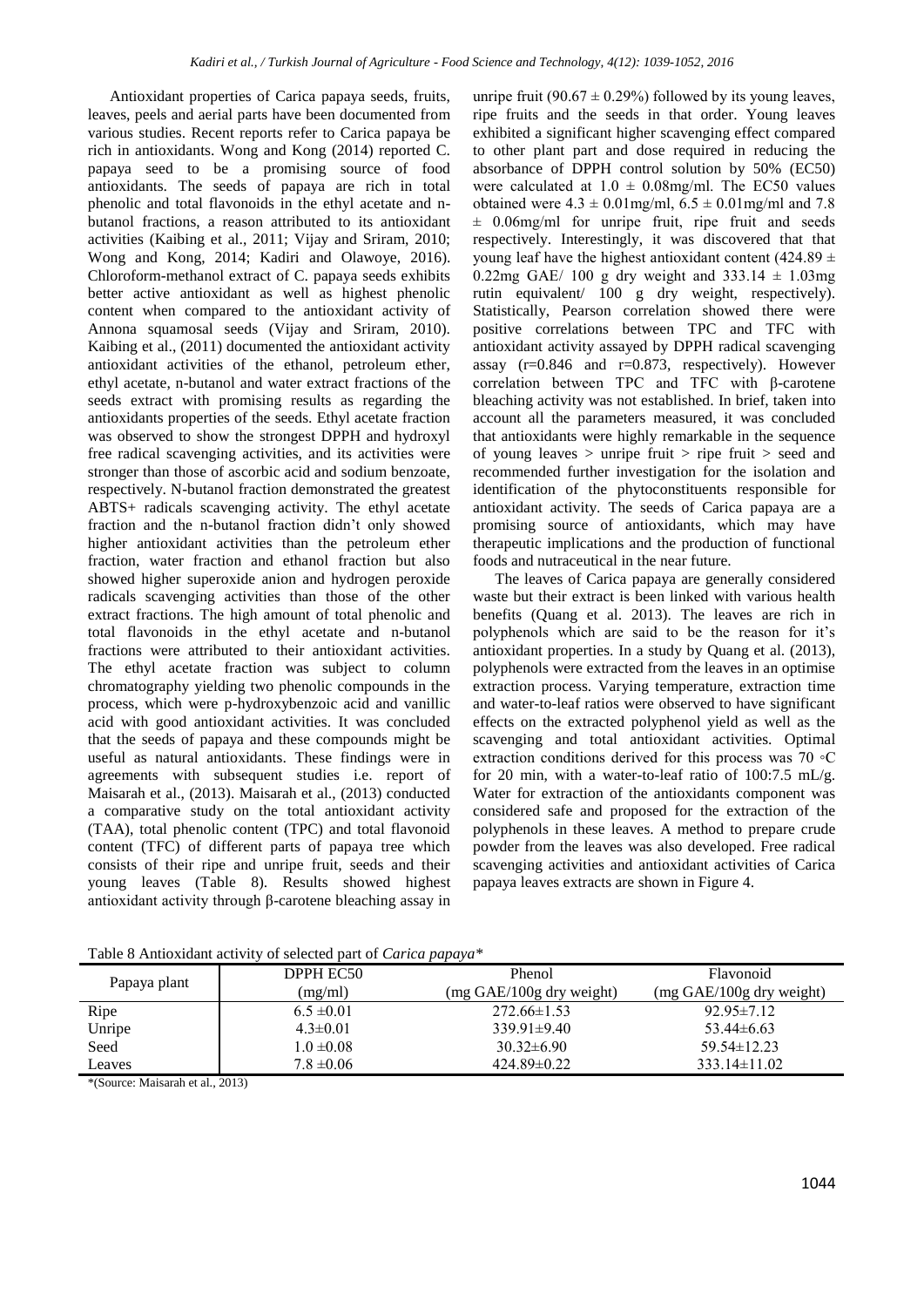

Figure 4 Radical scavenging and antioxidant activity of Carica papaya leaf powder, Source: Quang et al. 2013

### **Antimicrobial Property**

The quest for suitable and affordable alternatives in the face of increasing antimicrobial drug resistance has led researchers into exploring the use of plant extracts in the treatment of infections (Akujobi et al., 2010). The fruit, seeds, leaves and peels of *Carica papaya* have been shown to exert an antimicrobial effect on the potentially dangerous microorganism. *Carica papaya* seed extract was observed to exert antimicrobial activity against *Trichomonas vaginalis* though care was suggested when using the seed extract for urinogenital disorders due to its toxicity (Calzada et al., 2007). Osato et al. (1993) reported the seed and pulp to showed bacteriostatic properties against several enteropathogens such as *Bacillus subtilis, Salmonella typhi, Staphylococcus*  *aureus, Proteus vulgaris, Pseudomonas aeruginosa* and *Klebiella pneumonia*. Crushed papaya seeds were also found to exhibit clinical potential on Conjugal R plasmid transfer from *Salmonella typhimurium* and *Escherichia coli* in vitro and in vivo of genotobiotic mice (Vieira et al., 2001; Leite et al., 2005) and inhibitory effect against microbes isolated from infected wounds ( Akujobi et al., 2010). In an earlier study by usha'u et al. (2009) on the in-vitro sensitivity pattern of some urinary tract isolates to *Carica papaya* extracts, ethanol extract of the leaf was observe to be active against *Escherichia coli and Klebsiella pneumonia* (7mm each) at 1000μg/disc concentration while chloroform and water fractions of the leaf were active against *Escherichia coli, Klebsiella*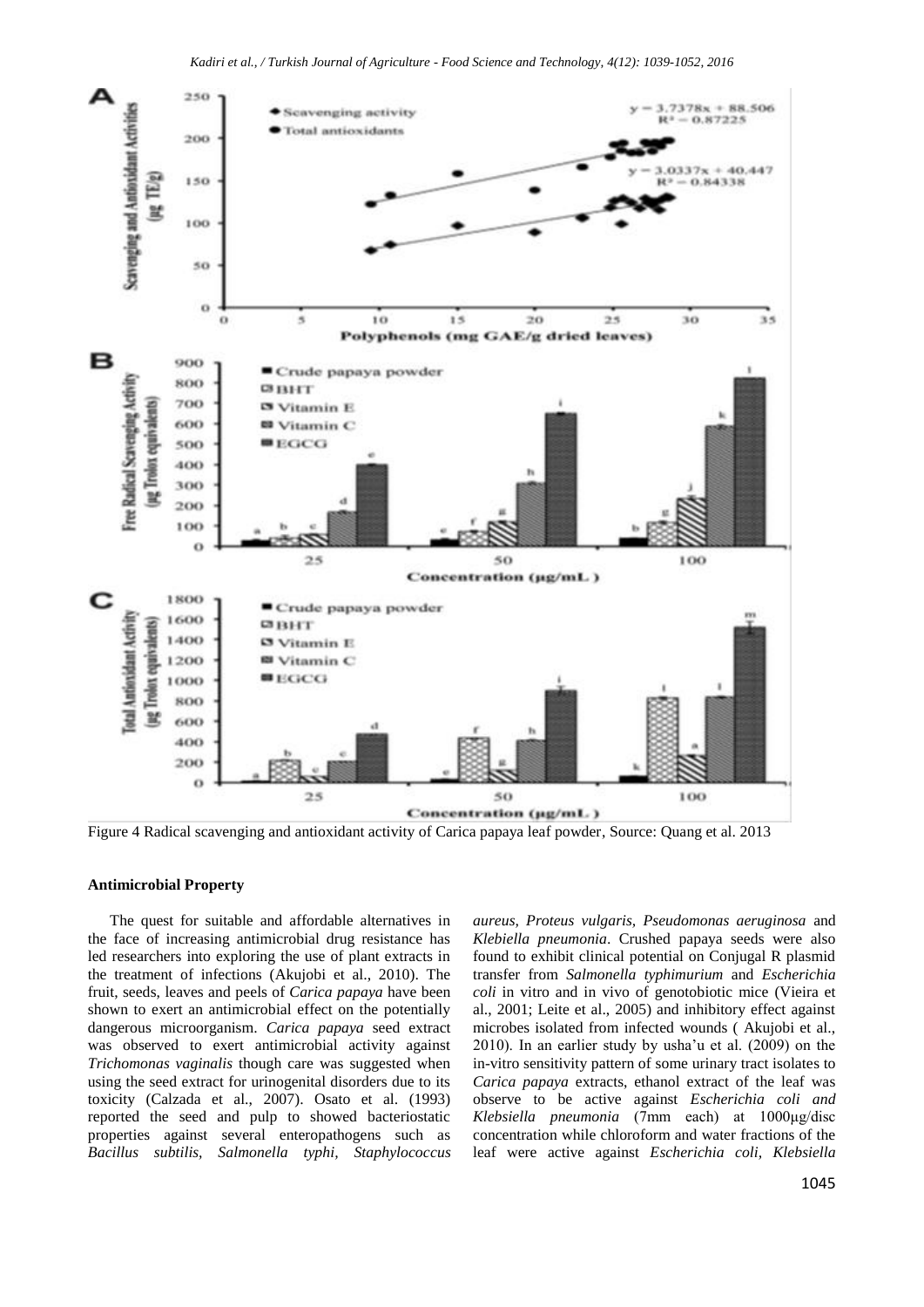*pneumonia* and *Proteus mirabilis* at 1000μg/disc concentration with zone diameter of 7mm each though no effect was observes on P. aeruginosa. *Carica papaya*  could find usefulness in the production of drugs against organisms causing urinary tract infections (Usha'u et al. 2009). In studies by Jyotsna et al .(2014), aqueous as well as the methanolic extract of *Carica papaya* seeds were effective in inhibiting bacterial pathogens while in contrast, chloroform extract of same plant leaves showed no effect against bacteria pathogens and the aqueous leaf extract was potent to inhibit them. Acetone leaf extracts exerted pronounced antibacterial effect on gram negative bacteria especially *Pseudomonas*

Species, a wound infection-causing pathogens. The extracts were also observed to contains active antimicrobial compounds which inhibit the growth of wound infection- causing pathogens in *in vitro* conditions (Aruljothi et al., 2014). It was suggested that the observed antimicrobial properties of the leaves might be the science behind the topical application of papaya leaf extracts to treat wound infection in traditional practice. The presences of bioactive substances have been reported to confer resistance to plants against bacteria, fungi and pest. Studies by Marshall et al. (2014) reports *Carica papaya* plant to contains bioactive compounds such as alkaloids, flavonoids, saponins and tannins which were attributed to their antimicrobial effects. The antimicrobial activity of the leaf extracts also had effects against S. aureus, E. coli, S. typhi, P. aeroginosa, and C. albican respectively, an observation which affirms recent reports of Subramanian et al. (2014) and Islam et al. (2015).

*Carica papaya* latex is effective against Grampositive and Gram- negative bacterial (Islam et al. 2015). The antagonistic activities of the fruit latex against some bacterial species were suggested to be due to some important inimical secondary metabolites presence. Natural bioactive products presence could as well be a lead in the development of novel pharmaceutical products for use against bacterial infection (Islam et al. 2015). From the results of the various studies on the antimicrobial effects of *Carica papaya*, it may as well be recommended as an alternative to chemotherapeutic agents as well in the production of new antimicrobial drugs which will be cost- effective.

## **Anthelmintic Property**

Anthelmintic activity of papaya seed had been predominantly attributed to carpaine (an alkaloid) and carpasemine, later identified as benzyl thiourea (Boshra and Tajul, 2013). Pharmacological reports show that papaya seeds contain benzilsothiocyanate; an anthelmintic bio-substance (Kermanshai et al., 2001; Osato et al., 1993). Consumption of papaya seed is cheap, natural, harmless, readily available, mono-therapeutic, and can prevent against intestinal parasitosis which is a cheap medical alternative in tropical communities (Okeniyi et al., 2007; Saran and Ravish, 2013).

#### **Medicinal and Pharmaceutical Benefits**

Besides it nutritional contents, pawpaw plant has been proven to be medicinal and pharmacological useful which was reported to be due specific enzymes, antioxidants abilities and bioactive compounds present. It could well be referred to as a nutraceutical plant as it uses extends beyond it nutritional values (Fig.5). The wide range of enzymes, vitamins, phytochemicals, polyphenols compounds, bioactive compounds present in *Carica papaya* makes it a nutraceutical as well as a medicinal plant (Fig. 6).

There is evidence that *Carica papaya* leaves reduce symptoms of asthma, worming and dysentery (Runnie et al., 2004, Otusuki et al., 2010). Moreover, papaya leaf extracts have long been used as a remedy for cancer and infectious diseases by medical and traditional care givers in Africa and another part of the world (Otusuki et al., 2010: Kadiri, 2015). The aqueous leaf extract had been observing to accelerates wound healing (Mahmood *et al .,* 2005, Corral-Aguay et al., 2008), while the methanol extract has been reported to exhibit vasodilating and antioxidant effects, both of which are associated with cardiovascular risk reduction (Runnie et al., 2004). Besides their hypoglycemic properties (Andrade-Cetto et al., 2005; Isela et al., 2012,2014), different parts of C. papaya are used in Mexican and African folk medicine to treat various diseases such as diarrhoea, inflammation and diabetes (Corral-Aguayo et al.,2009, Chávez-Quintal et al., 2011; Kadiri, 2015). Aqueous extract of papaya leaves in an unrevealed composition possess anticancer activity and inhibit cell proliferation in a variety of cancer cell lines, which had been patent by Morimoto et al. (2008). Likewise, the aqueous extract exerts antitumor activity and immunomodulatory activity in tumour cell lines and it proved up-regulation of immunomodulatory genes by microarray studies (Otsuki et al. 2010).

There has been reported treatment of dengue fever using the leaf extract of this plant (Subenthiran et al., 2013). Also, reported the effect of the leaves and seeds extracts on cancer bacterial infection, anti-inflammation effects, anti-sickling, inhibitory plasmodium activities as well as in the management of sickle-cell anaemia, Aedes Aegypti, HIV, heart diseases , gastrointestinal disorders and diabetics conditions have been reported (Table 9). Papain, a by-product of papaya fruits, peel, leaves and latex have been utilised for beer clarification and meat tenderization in Central America (Feng, 2014). Papain and other endopeptidases have several medical benefits, such as defibrinating wounds and treatment of oedemas (Nitsawang et al., 2006). A study by Starley et al., (1999) reported some specific antimicrobial substrates such as carpaine and aglycones as been present in papaya which can be beneficial to health. Oyoyede (2005) reported the extract of papaya fruits and seeds to have antibacterial activity against *Staphylococcus aureus, Bacillus cereus, Esherischia coli, Pseudomanas, aeruginosa* and *Shigella flexneri*. Furthermore, papaya fruits have been applied in several medical uses such as the relief of nervous pains and elephantoid growth (Feng, 2014).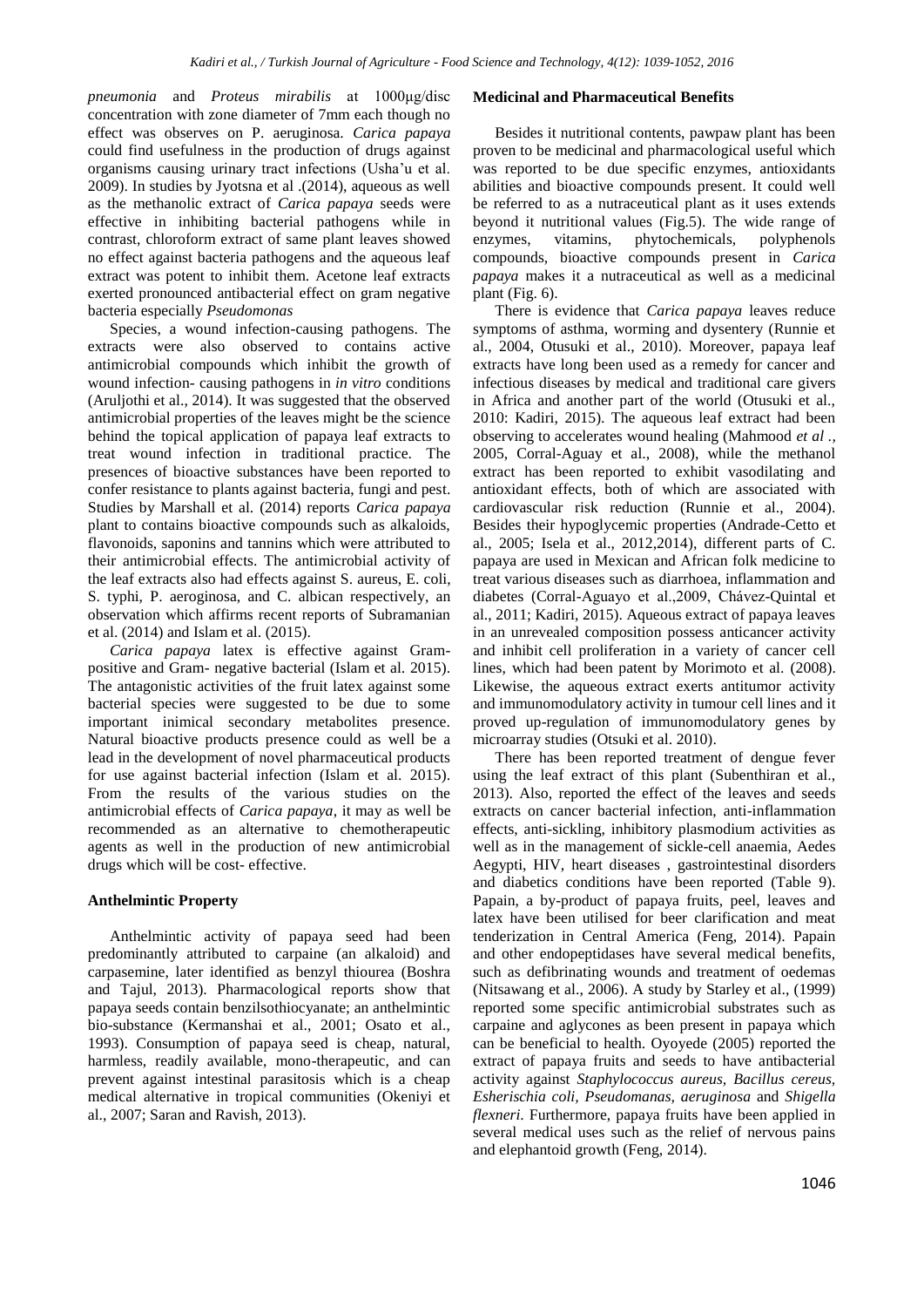

Figure 6 Nutraceutical potential properties of pawpaw

## **Hepatoprotective Activity**

The liver is the largest organs in the human body and disease to it have been reported to be a major cause of death worldwide. Aqueous leaf extract of *Carica papaya* as medicine in the treatment of some forms of liver diseases traditionally is a common practice in the south western part of Nigeria and some other part of Africa. Based on perceiving use of the leaves and seeds of these plant in the treatment of liver related disease and oral safety on acute safety, a number of studies have been conducted in recent times to validate or invalidate these claims. In studies by Pandit et al. (2013), *Carica papaya* leaves extracts had an ameliorative effect on drug-induced hepatotoxicity. Hepatoprotective activity of leaves of *Carica papaya* was evident by significant reduction in levels of all serum markers in both experimenter models. Extracts significantly increased levels of superoxide dismutase, glutathione and total protein with the corresponding decrease in the levels of thiobarbituric acid reactive substance and corresponding improvements in the histopathology of liver. The study concludes by stating that the leaves of *Carica papaya* possess

hepatoprotective activity, which may be partly due to its antioxidant effect. It was also suggested that *Carica papaya* leaves are promising plants for the development of phytomedicine which could find application in herbal formulations alone or in combination with other hepatoprotective drugs aid in the treatment of liver ailments. Observations of these studies agrees with a previous report by Mohammed et al .(2011) on the hepatoprotective effect of aqueous leaf extract of *Carica papaya* against CCL4-induced hepatic damage in rats in which improvements in CCl4-induced hepatic histological changes were observed on administration of aqueous leaf extract of *Carica papaya* at an oral dose of 400 mg/kg/day. Likewise, aqueous extracts of the seeds have been reported to revert carbon tetrachloride induced hepatotoxicity in rats (Adeneye et al. 2009). The hepatoprotective roles of the leaves and seeds of *Carica papaya* are no more in doubts and these scientific findings validate the use of the extracts of these plant parts by local folks in the treatment of liver disease.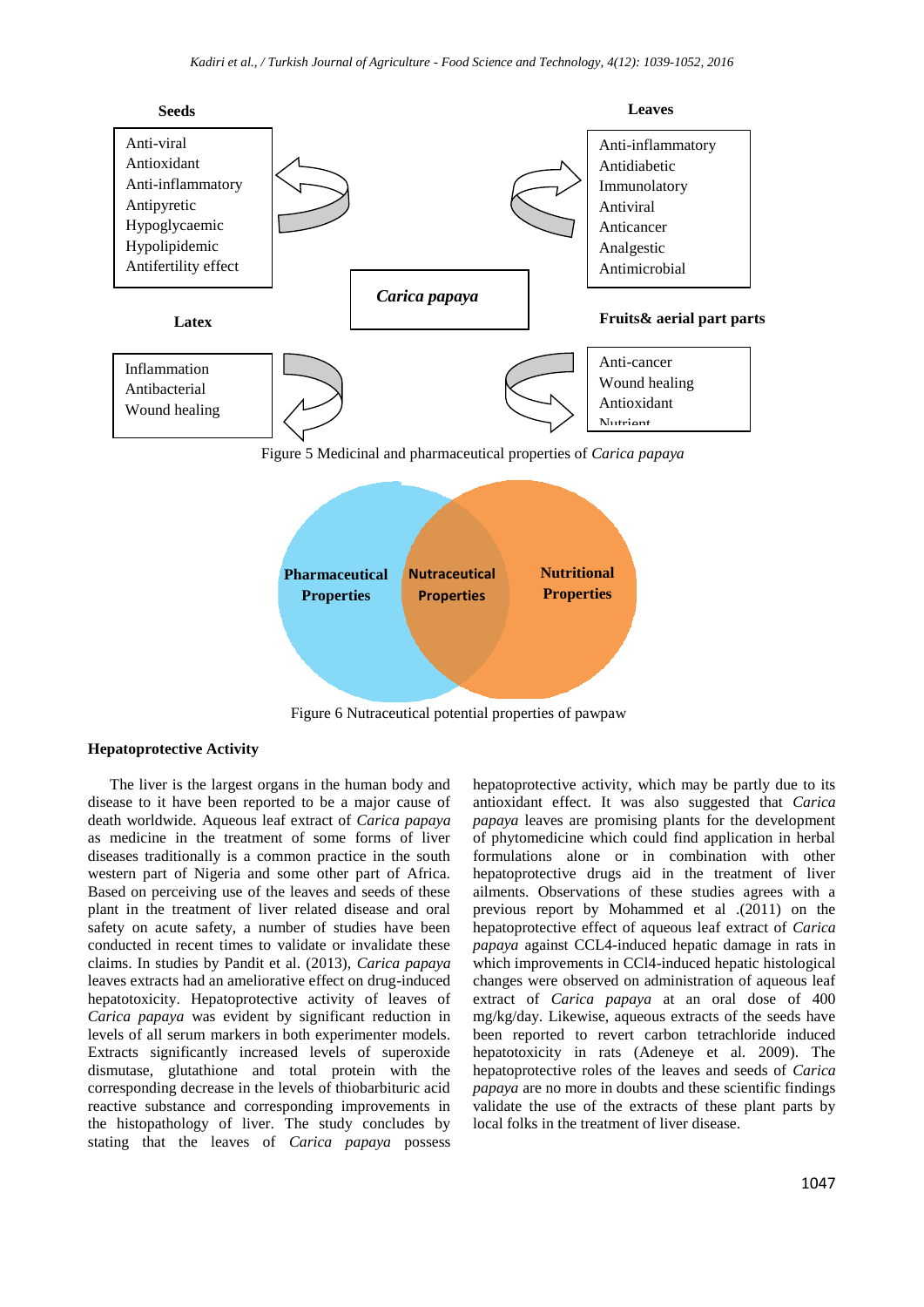|                |                                                                                                                                                                      | Table 9 Therapeutics studies and findings on Carica papaya plant parts                                                                                                            |                                                                         |                                                                                                                                                                                                                                                                                              |                             |
|----------------|----------------------------------------------------------------------------------------------------------------------------------------------------------------------|-----------------------------------------------------------------------------------------------------------------------------------------------------------------------------------|-------------------------------------------------------------------------|----------------------------------------------------------------------------------------------------------------------------------------------------------------------------------------------------------------------------------------------------------------------------------------------|-----------------------------|
| Plant part     | Research aim                                                                                                                                                         | Test                                                                                                                                                                              | Extracts                                                                | Observation/findings                                                                                                                                                                                                                                                                         | Ref                         |
| Leaf           | Therapeutic potential of<br>Carica papaya leaf extracts in<br>treatment of Dengue patients                                                                           | Haemoglobin, RBC, PCV, Total<br>WBC count, Platelet count, ESR,<br>Lymphocytes, Neutrophils,<br>Eosinophils, Monocytes, Serum<br>Creatinine, Total Bilirubin, Direct<br>Bilirubin | Aqueous<br>extracts with<br>added sucrose                               | Recovering of patients<br>from dengue infection<br>upon administration of<br>leaf extracts                                                                                                                                                                                                   | Sai Gopal et<br>al., 2015   |
| Latex          | Evaluation Of antibacterial<br>activities Of crude latex of<br>Carica papaya                                                                                         | Disk diffusion assays for<br>antimicrobial activity                                                                                                                               | Methanolic<br>extracts                                                  | Noticeable inhibition of<br>bacterial growth against<br>the tested organisms.                                                                                                                                                                                                                | Islam et al.,<br>2015       |
| Leaf           | Antimicrobial screening and<br>phytochemical analysis of<br>Carica papaya leaf extracts                                                                              | Disc diffusion technique for<br>antimicrobial screening test                                                                                                                      | Ethanol and<br>aqueous<br>extracts                                      | Plant extracts showed<br>significant antimicrobial<br>effects and can be used as<br>an alternative to the<br>antibiotics                                                                                                                                                                     | Marshall et<br>al., 2015    |
| Seed &<br>Peel | Effects of the aqueous<br>extracts of the seed and peel<br>of Carica Papaya against<br>Aedes Aegypti                                                                 | Alkaloid content, tannin content,<br>flavonoid content, mosquito<br>culture, larvicidal activity                                                                                  | Aqueous<br>extracts                                                     | Aqueous extracts of seed<br>and peel of <i>Carica papaya</i><br>showed potential<br>larvicidal activity for<br>Aedes Aegypti.                                                                                                                                                                | Lisda et al.,<br>2015       |
| Seed           | Hydro-Methanol extract of<br>ripe Carica Papaya Seed and<br>its relationship with Albino<br>Wistar Rats' Liver Histology                                             | Acute toxicity test                                                                                                                                                               | Hydromethanol<br>extract                                                | Hydromethanol seed<br>extract of Carica papaya<br>(HESC) is hepatotoxic in<br>a time and dose-dependent<br>manner and the<br>hepatotoxicity of HSEC is<br>reversible.                                                                                                                        | Paul and<br>Ligha, 2015     |
| Seed           | To scientifically verify the<br>claims of our traditional<br>healers on the anti-<br>inflammatory activity of<br>Carica papaya and possibly<br>deduce its activities | Animal experiment: LD <sub>50</sub> Study,<br>animal experiment ,anti-<br>inflammatory study,<br>photochemistry test                                                              | Methanolic<br>extract                                                   | All doses of extract<br>showed a dose and time<br>dependent inhibition<br>effects of oedema<br>$(P<0.05)$ . The anti-<br>inflammatory activity of<br>the seeds of Carica<br><i>papaya</i> was perhaps<br>proven.                                                                             | Amazu et al.,<br>2014       |
| Leaf           | -anti-mombocytosis ,anti-<br>inflammatory properties, and<br>toxicological evaluation of<br>Carica papaya Mature Leaf<br>concentrate in a Murine<br>Model            | Clinical assessment,<br>thrombocytopenia evaluation,<br>acute toxicity test, phytochemical<br>screening                                                                           | Leaf<br>concentrate<br>from freshly<br>crushed leaf of<br>Carica papaya | freshly prepared mature<br>leaf concentrate of C<br>papaya is orally active and<br>effectively increases rat<br>platelet, WBC and RBC<br>count with no acute<br>toxicity, and possesses<br>potent anti-inflammatory<br>activity, that overly<br>justifies claims of<br>traditional medicine. | Gammulle et<br>al., 2012    |
| Leaf           | Analgesic activity of Carica<br><i>papaya</i> leaves (CPL) in mice<br>model using acetic acid-<br>induced pain (Siegmund<br>method)                                  | Animal experiment,<br>phytochemical analysis, acetic<br>acid-induced writhing method                                                                                              | n-hexane, ethyl<br>acetate, ethanol<br>extracts fraction                | n-hexane, ethyl acetate and<br>ethanol of Carica papaya<br>leaves extracts dose of<br>$0.175$ ; 0.35; 0.70 mg/kg<br>bw for each extract offered<br>some protection against<br>acetic acid-induced<br>visceral pain                                                                           | Hasimun et<br>al., 2014     |
| Leaf           | Antimicrobial Properties of<br>Carica papaya (Papaya)<br>Different Leaf Extract against<br>E. coli, S. aureus and C.<br>albicans                                     | Disc diffusion technique and<br>poisons plate method for<br>antimicrobial assay. Reduce<br>antioxidant power, phytochemical<br>analysis                                           | Chloroform,<br>ethanol, ethyl<br>acetate and<br>methanol<br>solvents.   | <b>Extracts</b> fraction<br>demonstrate antimicrobial<br>effects against tested<br>microbes with methanol<br>extract showing higher<br>inhibition against S. aureus<br>than E. coli and C.<br>albicans.                                                                                      | Subramanian<br>et al., 2014 |
| Leaf           | Antibacterial activity of<br>Carica Papaya leaf extracts<br>against wound infection-<br>causing bacteria                                                             | Agar well diffusion method for<br>antimicrobial activity                                                                                                                          | Aqueous<br>solvents,<br>methanol<br>solvents,<br>acetone<br>solvents    | All extracts prepared from<br>leaf (acetone, water, and<br>methanol) exhibited<br>highest antibacterial<br>activity against gram<br>negative organism.                                                                                                                                       | Aruljothi et<br>al., 2014   |

Table 9 Therapeutics studies and findings on Carica papaya plant parts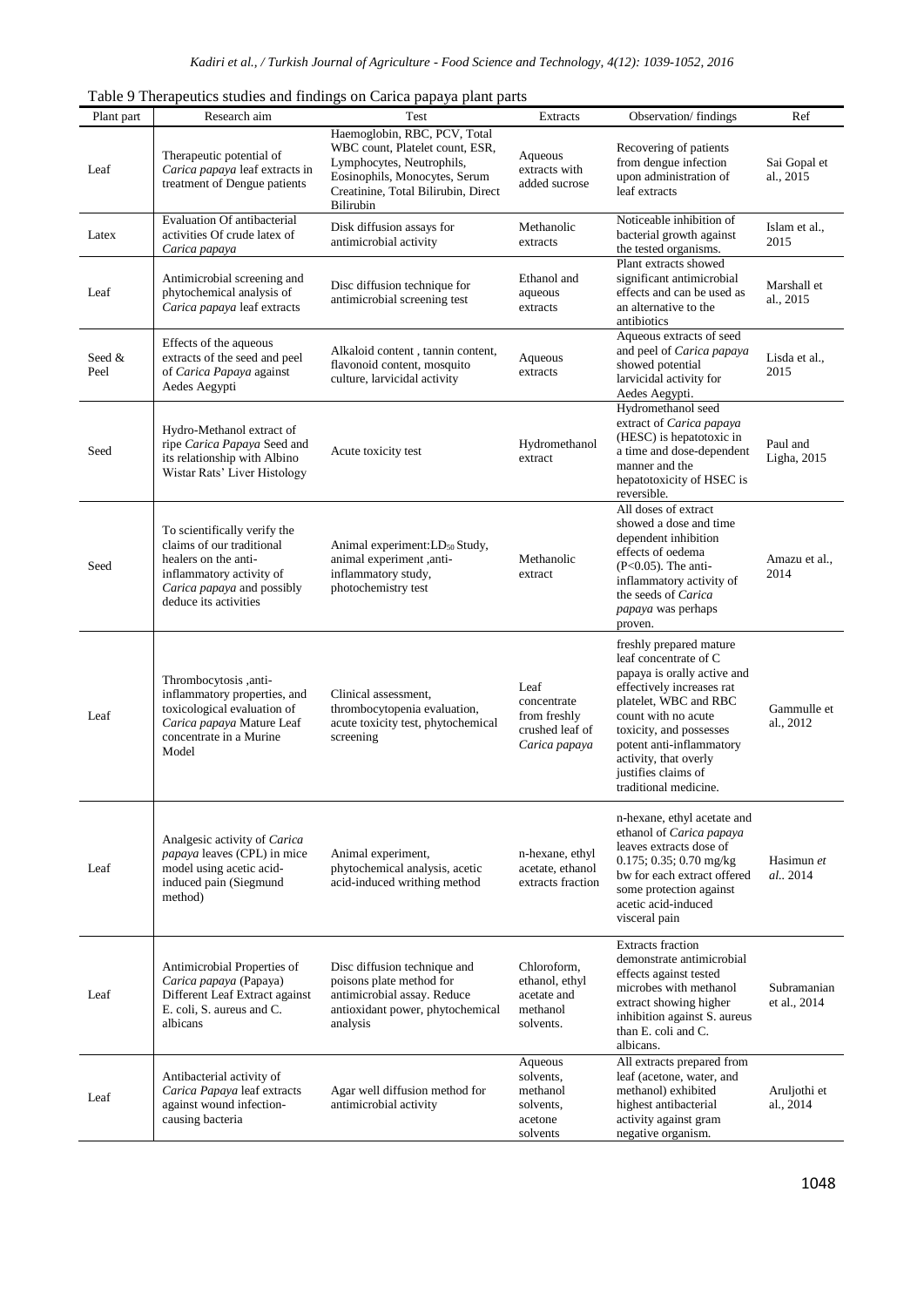| Leaf                                               | Effect of Carica papaya leaf<br>extract on blood chemistry<br>specifically thrombocyte<br>count of rats                                 | Animal experiments,<br>haematological and serological<br>analysis                                                                                                 | Leaf extract                               | C. papaya leaf extract was<br>associated with rapid<br>increase of blood platelet                                                                                                                                                                                                                                          | Sheikh et al.,<br>2014                |
|----------------------------------------------------|-----------------------------------------------------------------------------------------------------------------------------------------|-------------------------------------------------------------------------------------------------------------------------------------------------------------------|--------------------------------------------|----------------------------------------------------------------------------------------------------------------------------------------------------------------------------------------------------------------------------------------------------------------------------------------------------------------------------|---------------------------------------|
| Seed                                               | Hypoglycemic and<br>hypolipidemic activities of the<br>aqueous seed extract of<br>Carica papaya Linn. in<br>Wistar rats                 | Phytochemical analyses, acute<br>oral toxicity testing, blood<br>collection and bioassays                                                                         | Aqueous<br>extracts                        | Results showed that<br>Carica papaya extracts<br>significantly and<br>progressively (p<0.05,<br>p<0.01 and p<0.001)<br>lowered the fasting blood<br>sugar, serum triglyceride,<br>total cholesterol, low-<br>density lipoprotein<br>cholesterol, and very low-<br>density lipoprotein<br>cholesterol dose-<br>dependently. | Adeneyea<br>and<br>Olagunjub,<br>2009 |
| Seed                                               | Antioxidant Effect of Carica<br>papaya Seeds Water Extract                                                                              | Cell Cultures and treatments, cell<br>viability and morphology,<br>catalase Activity, HSP-70,<br>cytochrome C quantification,<br>antioxidant activity             | Aqueous<br>extract                         | C. papaya seeds protect<br>fibroblasts from $H_2O_2$ -<br>induced stress due to the<br>antioxidant activity of the<br>water extract. Non-edible<br>parts of C. papaya, in<br>particular, seeds water<br>extract, may be a<br>promising source of<br>antioxidants, which may<br>have therapeutic<br>implications            | Elisa et al<br>2014                   |
| Seed                                               | Potency of aqueous extract of<br>Carica papaya seeds as an<br>anti-inflammatory, antipyretic<br>and antinociceptive in animal<br>models | Writhing method, tail immersion<br>method, xylene-induced ear<br>oedema test and Carrageenan-<br>induced paw oedema                                               | Aqueous crude<br>extracts                  | Aqueous extract of Carica<br>papaya seed extract has<br>minimal anti-inflammatory<br>and antinociceptive<br>activities with the tested<br>doses in the used animal<br>models, but a better<br>antipyretic activity.                                                                                                        | Umana et al.,<br>2014                 |
| Seed                                               | Effect of aqueous seed extract<br>of Carica papaya Linn on<br>carbon tetrachloride induced<br>hepatotoxicity in rats                    | Animal experiment, experimental<br>induction of CCl4 hepatotoxicity<br>blood collection and biochemical<br>assays, histopathological studies<br>of rat livers     | Aqueous<br>extracts                        | <b>Biochemical results</b><br>obtained were<br>corroborated by<br>improvements in the CCl4-<br>induced hepatic<br>histological changes                                                                                                                                                                                     | Adeneye et<br>al., 2009               |
| Ripe and<br>unripe<br>papaya<br>leaves and<br>seed | Analysis of Different Parts of<br>Carica Papaya                                                                                         | Proximate analysis, antioxidant<br>and antiproliferative activities                                                                                               | Aqueous<br>methanolic<br>extracts          | Results obtained from<br>cytotoxic activities showed<br>that MCF-7 (hormone-<br>dependent breast cancer)<br>and MDA-MB-231 (non-<br>hormone dependent breast<br>cancer) cell cultures were<br>significantly inhibited by<br>the extract.                                                                                   | Maisarah et<br>al., (2014)            |
| Leaf                                               | Antioxidant and anticancer<br>capacity of saponin-enriched<br>Carica papaya leaf extracts                                               | Antioxidant, free radical<br>scavenging and ion-reducing<br>capacity, total phenolic<br>compounds, pancreatic cell<br>viability                                   | Aqueous and<br>ethanolic<br>extracts       | The study revealed that the<br>PL contains numerous<br>bioactive compounds, with<br>significant anticancer<br>activity                                                                                                                                                                                                     | Vuong et<br>al., (2015)               |
| Seed and<br>peel                                   | Evaluation of the antioxidant<br>potential of Carica papaya<br>peels and seed                                                           | Total phenolic content<br>(TPC,DPPH radical scavenging<br>ability, ferric<br>reducing/antioxidant power<br>(FRAP), and ABTS radical<br>cation inhibition activity | Aqueous<br>extracts and<br>acetone extract | Papaya peel and seed<br>extracts demonstrated<br>potent antioxidant activity<br>to a certain extent and<br>could be of nutraceutical<br>importance for food<br>industry application.                                                                                                                                       | Yee et al.,<br>2012                   |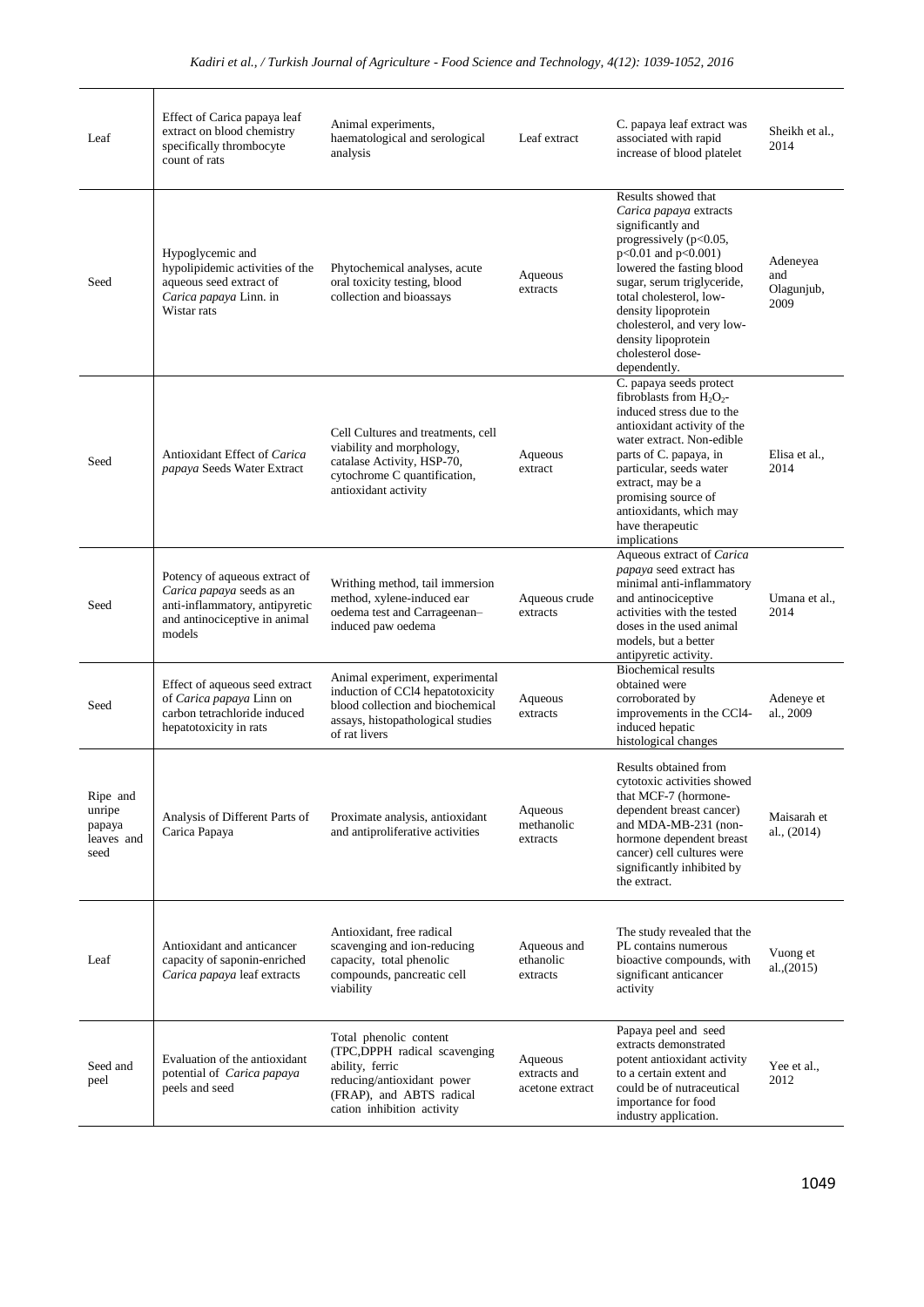| Leaf             | The platelet increasing<br>property of Carica papaya<br>leaves juice (CPLJ) in<br>patients with dengue fever<br>(DF).     | Human experiment, blood<br>collection and bioassays, gene<br>expression studies                                                                                                                         | Juice                                                                | Carica papaya leaves juice<br>significantly increase the<br>platelet count in patients<br>with dengue fever and<br>dengue haemorrhagic<br>fever                                                                  | Subenthiran<br>et al., 2013 |
|------------------|---------------------------------------------------------------------------------------------------------------------------|---------------------------------------------------------------------------------------------------------------------------------------------------------------------------------------------------------|----------------------------------------------------------------------|------------------------------------------------------------------------------------------------------------------------------------------------------------------------------------------------------------------|-----------------------------|
| Leaf             | <b>Biochemical constituents</b>                                                                                           | Minerals determination,<br>Proximate determination                                                                                                                                                      |                                                                      | C. papaya has the high<br>potentiality for curing a<br>number of diseases.                                                                                                                                       | Suhas et al.,<br>2014       |
| Seed and<br>Leaf | Antibacterial Activity of Seed<br>and Leaf Extract of Carica<br>Papaya var. Pusa dwarf Linn                               | Agar well diffusion assay for<br>antimicrobial activity                                                                                                                                                 | Aqueous and<br>methanolic<br>extracts                                | Aqueous, as well as the<br>methanolic extract of<br>seeds, were effective to<br>inhibit the bacterial<br>pathogens                                                                                               | Jyotsna et<br>al., (2014)   |
| Seed             | Antinociceptive and anti-<br>inflammatory effects of the<br>methanol seed extract of<br>Carica papaya in mice and<br>rats | Animal experiments, Brine<br>shrimps lethality test, acetic acid-<br>induced abdominal writhing,<br>pentobarbitone-induced narcosis,<br>formalin-induced nociception,<br>carrageenin-induced paw oedema | Methanol<br>extracts                                                 | Carica papaya contains<br>potent bioactive<br>compounds which showed<br>antinociceptive effect<br>probably mediated<br>centrally and peripherally,<br>and also involving mild<br>anti-inflammatory<br>mechanisms | Anaga and<br>Onehi, 2010    |
| Root             | Antibacterial activity of root<br>extracts of Carica papaya L.                                                            | Phytochemical screening, cup<br>plate agar diffusion method for<br>Antimicrobial Activity                                                                                                               | Aqueous and<br>methanolic<br>extracts                                | Methanol extracts<br>demonstrate the highest<br>activity against test<br>bacteria as antibacterial<br>agents in novel drugs                                                                                      | Doughari et<br>al., 2007    |
| Fruit            | Antibacterial activity of<br>extracts of Carica papaya<br>(paw-paw) fruit                                                 | Disc diffusion method for<br>antimicrobial activity,<br>phytochemical screening                                                                                                                         | Aqueous<br>extracts, 30%<br>ethanolic<br>extracts                    | Extracts demonstrated<br>antibacterial activity                                                                                                                                                                  | Akujobi et<br>al., 2010     |
| Aerial<br>parts  | Anticancer Activity of<br>Carica papaya Extracts in<br>vitro and Phytochemical<br>Analysis                                | Sulforhodamine B (SRB) assay,<br>Phytochemical analysis,                                                                                                                                                | Petroleum<br>ether,<br>Chloroform.<br>Ethyl acetate,<br>Methanol 80% | petroleum extract of C.<br>papaya aerial parts has a<br>significant anticancer<br>effect on MCF7 (breast)<br>cancer cells                                                                                        | Khaled and<br>Gerda, 2013   |

## **Antidiabetic Disease**

Diabetes mellitus is possibly the world's largest growing metabolic disorder and there has been surging interest in the last few decades in traditional plant treatment for diabetic patients (Isela et al.*,* 2014). The difficulty of managing hyperglycaemia in diabetes is the most important factor in reducing the risks associated with diabetes and its complications (Polonsky, 2012). There are reports that describe the therapeutic effect of *Carica papaya* leaf on dengue and malaria (Ahmad *et al.,* 2011) and as anti-inflammatory (Owoyele et al., 2008). Other reports suggest that fermented papaya preparation significantly reduces plasma glucose levels in healthy subjects and in patients with type 2 diabetes (Danese et al., 2006). The hypoglycaemic activities of *Carica papaya* have been previously described for its fruit and leaves (Aruoma et al., 2010) though available information regarding the leaves was said to be incomplete (Sasidharan et al., 2011). In a recent study, Isela et al., (2012, 2014) studied the phytochemicals of *Carica papaya* leaves, while also evaluating its hypoglycaemic effect in diabetic rats and streptozotocin-induced diabetic rats. The decrease in serum glucose, triglycerides and transaminases in diabetic rats were observed after administration of *Carica papaya* chloroform extract. In streptozotocin-induced diabetic rats, aqueous extract of *Carica papaya* significantly decreased blood glucose levels (P<0.05). It also causes significant decreased in cholesterol, triacylglycerol and amino-transferases blood levels. Though low plasma insulin levels did not change after treatment in diabetic rats, they were significantly increased in non-diabetic animals. Pancreatic islet cells were normal in non-diabetic treated animals, whereas in diabetic treated rats, the extracts help aids in islet manifestation and regeneration as the preservation of cell size. In the liver of diabetic treated rats, *Carica papaya* prevented hepatocyte disruption, as well as accumulation of glycogen and lipids. In summary, aqueous extract of C. papaya exerted a hypoglycaemic and antioxidant effect which also improved the lipid profile of diabetic rats. These affirm the potential beneficial ability of *Carica papaya* to heals symptoms of diabetic though there is still need for further study using human subject.

*Carica papaya* seed extracts have been observed to exert anti-diabetic effects in studies conducted on laboratory animals. Hypoglycaemic and hypolipidemic activities of the aqueous seed extract of *Carica papaya*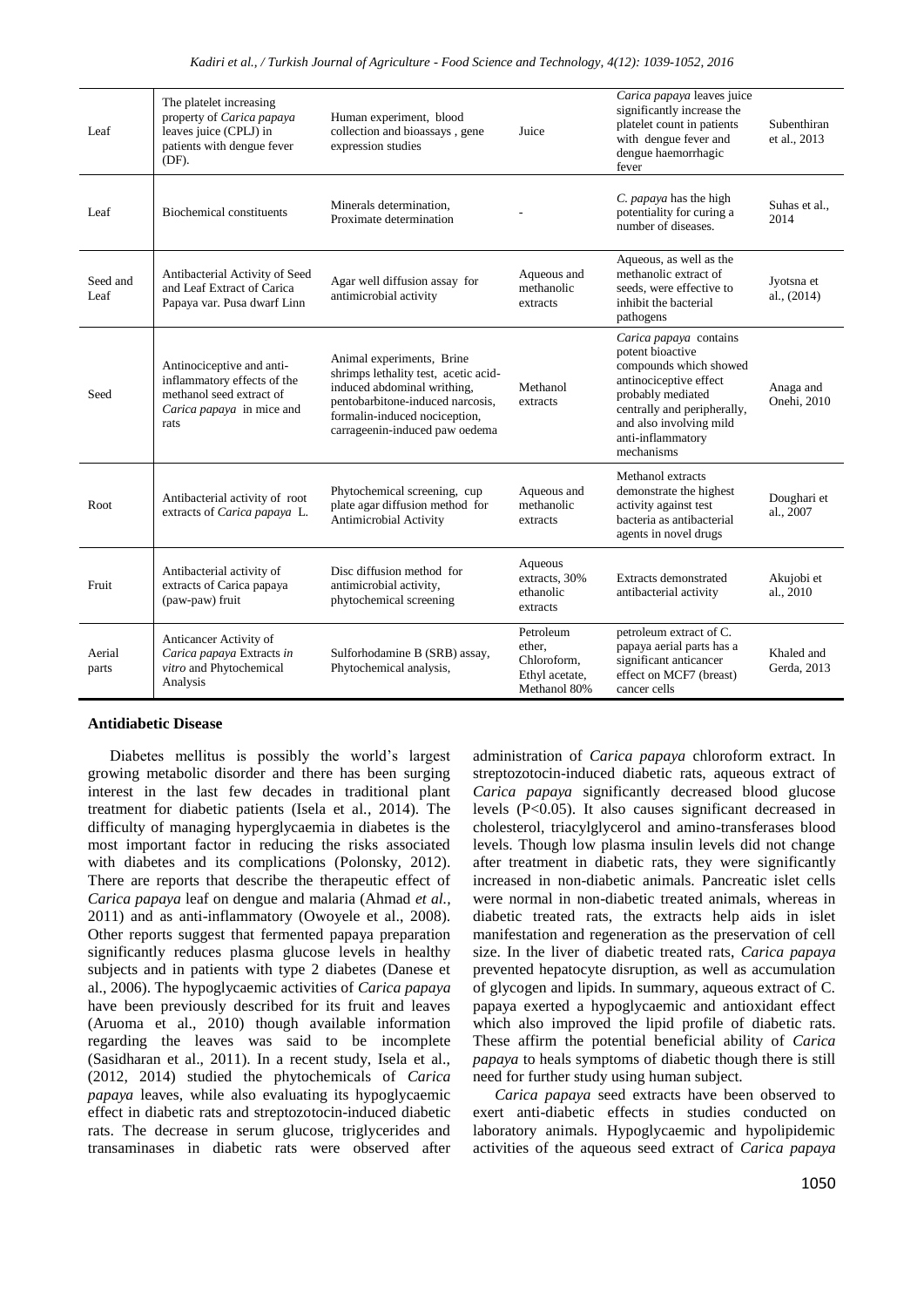Linn in Wistar rats lowered significantly fasting blood glucose (FBS), serum triglyceride (TG), total cholesterol (TC), low-density lipoprotein cholesterol (LDL-c) and very low-density lipoprotein cholesterol (VLDL-c) in a dose-dependently pattern. The acute oral toxicity showed the seed extract to be safe while phytochemical analyses of the extracts revealed the presence of alkaloids, flavonoids, saponins, tannins, anthraquinones, anthocyanosides and reducing sugars. Reports on the leaves and seeds extracts lend support to its folkloric use in the management of suspected diabetic and diabetics patients.

## **Conclusions**

The use of papaya extends beyond it fruit for food to other parts of the plant such as its seeds, leaves, peels and aerial parts for medicine and pharmacological purposes. The seed and leaves apart from reported pharmacological use has nutritional values which make it a potential raw material in the food industry. The nutritional value of the seed needs to research further and its application in food ingredient, fortification or production explore. Further investigation using cell culture studies, animal studies and clinical trials are needed **to** proving the nutritional, chemoprevention and therapeutic potential of different parts of papaya and to check the adverse effects if any in its use. Also, the nutritional, as well as the pharmacological properties of its seeds and leaves, need to be explored further with the aim of producing drug and food supplements with nutraceutical properties.

#### **References**

- Adesuyi AO, Ipinmoroti KO. 2011. The Nutritional and Functional properties of the seed flour of three varieties of *Carica papaya*. Cur Res Chem 3(1): 70-75.
- Adeneye AA, Olagunju, JA, Banjo AAF, Abdul SF, Sanusi OA, Sanni OO, Osarodion BA, Shonoiki, O.E. 2009. The aqueous seed extract of *Carica papaya* Linn. Prevents carbon tetrachloride induced hepatotoxicity in rats. Int J App Res Nat Prod 2(2): 19-32.
- Adeneye AA, Olagunjub JA. 2009. Preliminary hypoglycemic and hypolipidemic activities of the aqueous seed extract of *Carica papaya* Linn in wistar rats. Bio Med (1):1-10.
- Ahmad N, Fazal H, Ayaz M, Abbasi BH, Mohammad I and Fazal L. 2011. Dengue fever treatment with *Carica papaya* leaves extracts. Asian Pac j Trop Biomed 1: 330-333.
- Akujobi CN, Ofodeme CA, and Enweani. 2010. Determination of anti-bacterial activity of *Carica papaya* (pawpaw) extracts. Nig J Clin Prac 13(1): 55-57.
- Anaga AO, Onehi EV. 2010. Antinociceptive and anti-inflammatory effects of the methanol seed extract of *Carica papaya* in mice and rats. Afri J Phar Pharmaco 4(4): 140-144.
- Ang YK, Sia WC, Khoo, HE and Yim, HS. 2012. Antioxidant Potential of *Carica Papaya* Peel and Seed. Focusing Mod Food Ind 1, 1.
- Amazu LU, Azikiwe CCA, Njoku CJ, Osuala FN, Nwosu PJC, Ajugwo AO, Enye JC. 2014. Anti-inflammatory activity of the methanolic extract of the seeds of Carica papaya in experimental animals. Asian Pac J Trop Med 884-886. http://dx.doi.org/10.1016/S1995-7645(10)60212-X.
- Aruljothi S, Uma C, Sivagurunathan P, Bhuvaneswari M. 2014. Investigation on antibacterial activity of *Carica Papaya* Leaf Extracts against Wound Infection-Causing Bacteria. Int J Res Studies Biosciences (2)11: 8-12.
- Banerjee, A.K. and Banerjee, I. 1986. A survey of medicinal plants in shevaroy hills. J Econ taxonomic botany 8,271-290.
- Bari LP, Hassen N, Absar ME , Haque MIIE, Khuda MM, Pervin SK and Hossain MI. 2006. Nutritional analysis of two varieties of papaya (*Carica papaya*) at different maturation stages. Pak J Bio Sci 9: 137-140.
- Cassia RM, Mieko K, Neuza J. 2011. Characterization of a high oleic oil extracted from papaya (Carica papaya L.) seeds. Food Sci Tech Campinas, 31(4): 929-934.
- Chávez-Quintal P, González-Flores T, Rodríguez-Buenfil I, Gallegos-Tintoré. 2011. Antifungal activity in ethanolic extracts of *Carica papaya* Linn Maradol leaves and seeds. Ind J Microbio 51: 54–60.
- Claudia MS, Celeste, MPA, Juliana MF, Estela RQ, Marcelle MM. 2014. Chemical characterization of the flour of peel and seed from two papaya cultivars*.* Food Sci Tech Campinas 34 (2).
- Corral-Aguayo RD, Yahia EM, Carrillo-López A, González-Aguilar G. 2008. Correlation between some nutritional components and the total antioxidant capacity measured with six different assays in eight horticultural crops. J Agric Food Chem 56: 10498– 10504.
- Doughari JH, Elmahmood AM, Manzara S. 2007. Antibacterial activity of root extracts of *Carica papaya* L. Afri J Microbio Res 037-041. http://www.academicjournals.org/ajmr.
- Duke JA. 1996. *Carica papaya* Linn. Retrieved from http://www.hort.purdue.edu/newcrop/ duke\_energy/Carica\_papaya.html.
- Elisa P, Majdi D, Stefania M, Cristian V, and Luciana D. 2014. Administration dependent antioxidant effect of *Carica papaya* seeds water extract. http://dx.doi.org/10.1155/2014/281508.
- Feng S. 2014. Papaya. An M.sc Report. Food and Wine Science group, Lincoln University NZ. http://foodscience. wikispaces.com/
- FAO. 2007. Food and Agricultural Organisation, United Nations statistics, online Website http://faostat.fao.org.
- Gammulle A, Ratnasooriya, WD, Jayakody J, Charmain F, Chamini K, and Preethi V, Udagama. 2015. Thrombocytosis and antiinflammatory properties, and toxicological evaluation of *Carica papaya* mature leaf concentrate in a Murine Model. Online Int J Med Plants Res 1(2); 21-30.
- Hasimuna P, Suwendara GIE. 2014. Analgesic Activity of Papaya (*Carica papaya* L.) Leaves Extract. Proc Chem 13, 147 – 149.
- Islam A, Al-Mamun M, Parvin S, Sarker M, Zaman MK, Farhana P, Shahriar Z, Salah UM. 2015. Evaluation of antibacterial activities of latex of Caricaceae (*Carica Papaya* L.). Asian J Pharmaco Clin Res 8 (1):308-311.
- Jackson AA. 2000. Adv Exp Med Bio. Plenum Press, New York.
- Jyotsna KP, Yashab K, Priyanka P, Harison M. 2014. Antibacterial activity of seed and leaf extract of *Carica Papaya* var. Pusa dwarf Linn. J Pharm Bio Sci. 9(2): 29-37.
- Kadiri O. 2015. Studies on the chemical composition, functional and antioxidant properties of *Carica Papaya* (Pawpaw) seed flour, protein concentrate and protein. M.sc thesis. Department of Food Science and Technology, Obafemi Awolowo University, Ile-Ife, Nigeria.
- Kadiri O, Olawoye B. 2015. Underutilized Indigenous Vegetable (UIV) In Nigeria: A Rich Source of Nutrient and Antioxidants-A Review. Annals. Journal of Food Science & Technology 16(2): 236-247.
- Kadiri O, Olawoye B. 2016. Vernonia amygdalina: An Underutilized Vegetable with Nutraceutical Potentials – A Review. Turkish Journal of Agriculture - Food Science and Technology, 4(9): 763-768.
- Kalou GB, Kimbonguila A, Nzikou M, Ganongo-Po FB, Moutoula FE. 2011. Extraction and characteristics of seed oil from Papaya (*Carica papaya*) in Congo-Brazzaville. Asian J Agric Sci 3(2): 132-137.
- Kaibing Z, Hui W, Wenli M, Xiaona L, Ying L, Haofu D. 2011. Antioxidant Activity of Papaya Seed Extracts. Molecules 16: 6179-6192.